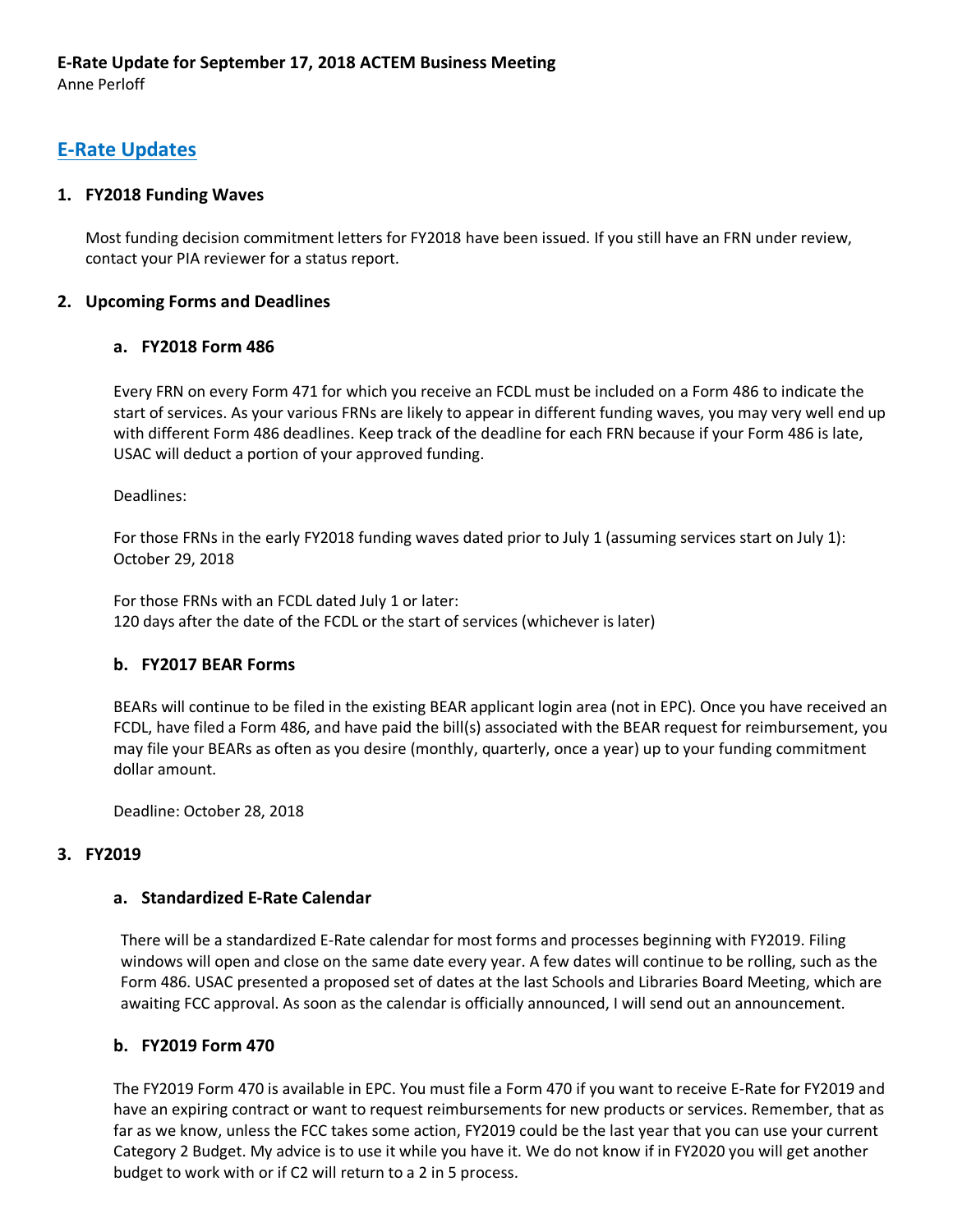#### **c. FY2019 Administrative Window**

If the proposed E-Rate dates can be believed, the Administrative Window will run October 1 to January 7. During this window, you should update your enrollment and NSLP numbers in EPC before profiles are locked down just before the FY2019 Form 471 Filing Window.

#### **d. FY2019 Form 471 Window**

For planning purposes, operate under the assumption that the proposed filing window dates of January 10 to March 20 will be used.

Do not consider either of these window dates to be written in stone - they may yet change. I will be sending out the new E-Rate Calendar as soon as USAC does.

# **Networkmaine Updates**

#### **1. Participation Fees**

Networkmaine still plans not to charge participation fees this year.

#### **2. Pre-Enrollment and Enrollment**

Pre-Enrollment will be held October 22 - November 9. Pre-enrollment is only for those sites that do not report free and reduced lunch numbers to the DOE or otherwise need to complete an Alternative Discount Mechanism Form.

Enrollment will be held in January. All new and continuing members of Networkmaine must complete enrollment. For most of you, it will consist solely of a brief online survey and a Form 479 to certify your CIPA compliance.

#### **3. Video Conferencing Services**

Networkmaine is moving from Cisco Jabber Video to Zoom. An email went out to the MSLNTC-L Digest list describing the change (a copy is included in case you didn't see it). I would direct you there for all the techie details.

The important piece is that you may not need a full paid version of Zoom Pro. A free version is available that may be sufficient for your needs. Current subscribers will receive an invitation to join Networkmaine's Zoom account shortly along with further instructions.

Zoom Pro subscriptions will cost \$65 each per year for Networkmaine members.